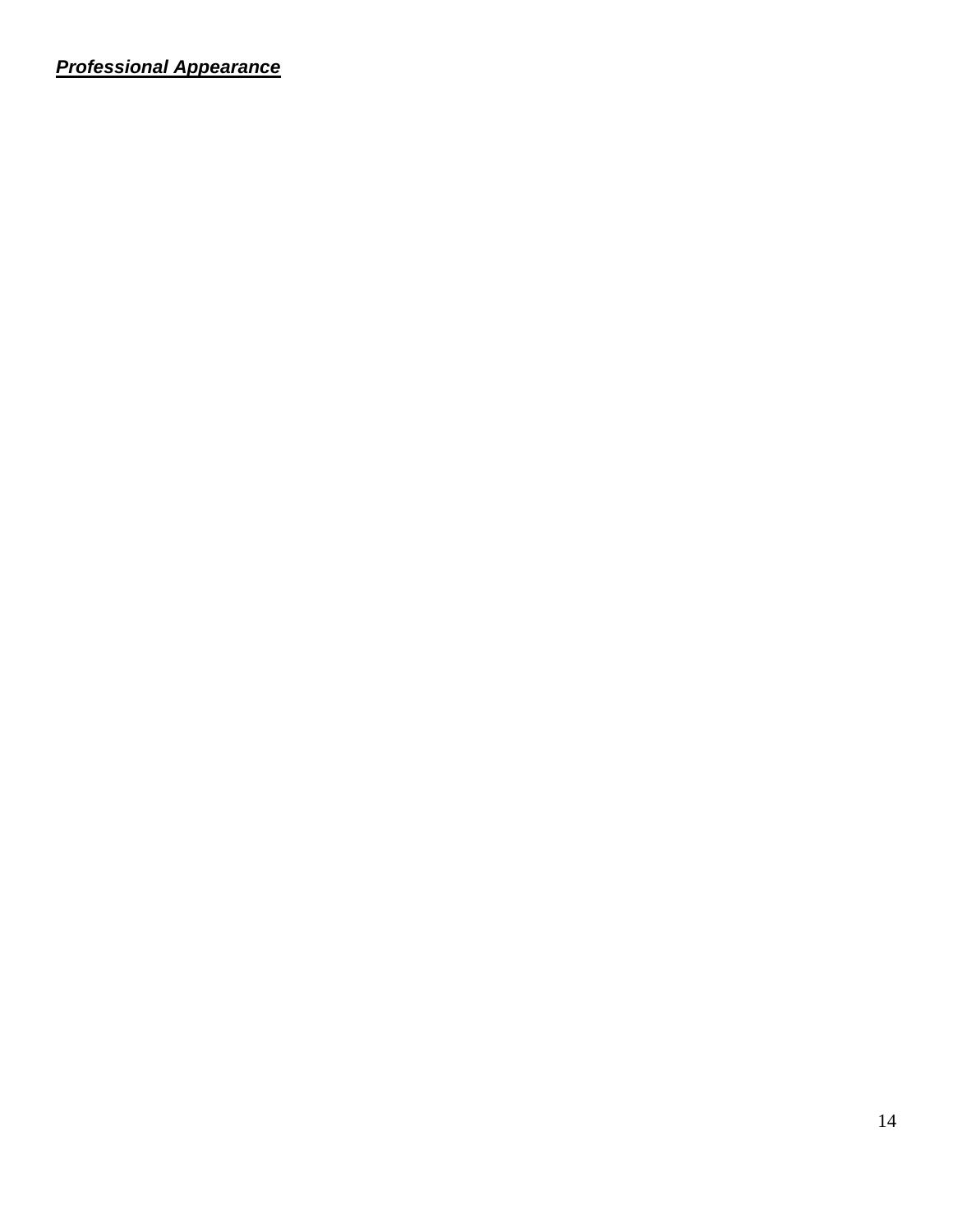#### *Costs-Prices are approximate and subject to change*

| <b>Nursing Textbooks-</b> |       | Lab Kit                  |  |
|---------------------------|-------|--------------------------|--|
| <b>NURS 120</b>           | \$500 | \$129.99<br>$120-$       |  |
| <b>NURS 150</b>           | \$575 | \$139.99<br>$150-$       |  |
| <b>NURS 210</b>           | \$50  | Lab Fees: NURS 120: \$30 |  |
| <b>NURS 250</b>           | \$50  | <b>NURS 150: \$60</b>    |  |
|                           |       | <b>NURS 210: \$16</b>    |  |
|                           |       | <b>NURS 250: \$16</b>    |  |

#### **Laptop Computer:**

Laptops are required for each student beginning with the entering class (NURS 120). **A privacy screen/filter/shield is required for all computerized testing. Students will not be allowed to test without this.**

The Financial Aid Office can assist with applying funds to a new laptop, for information please contact finaid@morrisville.edu

**Kaplan** provides a total learning/testing package to the students and upon completion of the program and entitles the graduating student to a review prior to the graduate taking the NCLEX-RN examination for licensure. Kapan fees: \$275.00 semester.

| <b>Uniform</b>     | \$100    |
|--------------------|----------|
| <b>Shoes</b>       | Variable |
| <b>Stethoscope</b> | Variable |
| Wristwatch         | Variable |

## *Progression Policies:*

In order to progress to the next nursing course a student must:

- 1. Earn a grade of C+ in both BIOL 150 and 151
- 2. Earn a grade of "C+ in each nursing course
- 3. Earn a grade of C- in Bio 285
- 4. In addition to the grade of C+ in each nursing course a student must:
	- Pass the Med-Math test for each course with the required grade.
	- Earn a Satisfactory grade in clinical on the Clinical Evaluation Tool.
	- Complete identified Lab skill competencies by the identified deadline date.
	- Complete the examinations required for each nursing course.

Any student who does not meet the progression requirements either into nursing or from one course to the next sequential course will have nursing courses dropped form their schedule. At the time they complete the requirement(s) they should contact the School Office in Bailey Hall. At that time enrollment in a nursing course will be dependent on space availability. If the course is fully enrolled the student will have to wait until such time as a seat becomes available. The student is required to meet the progression requirements at that time.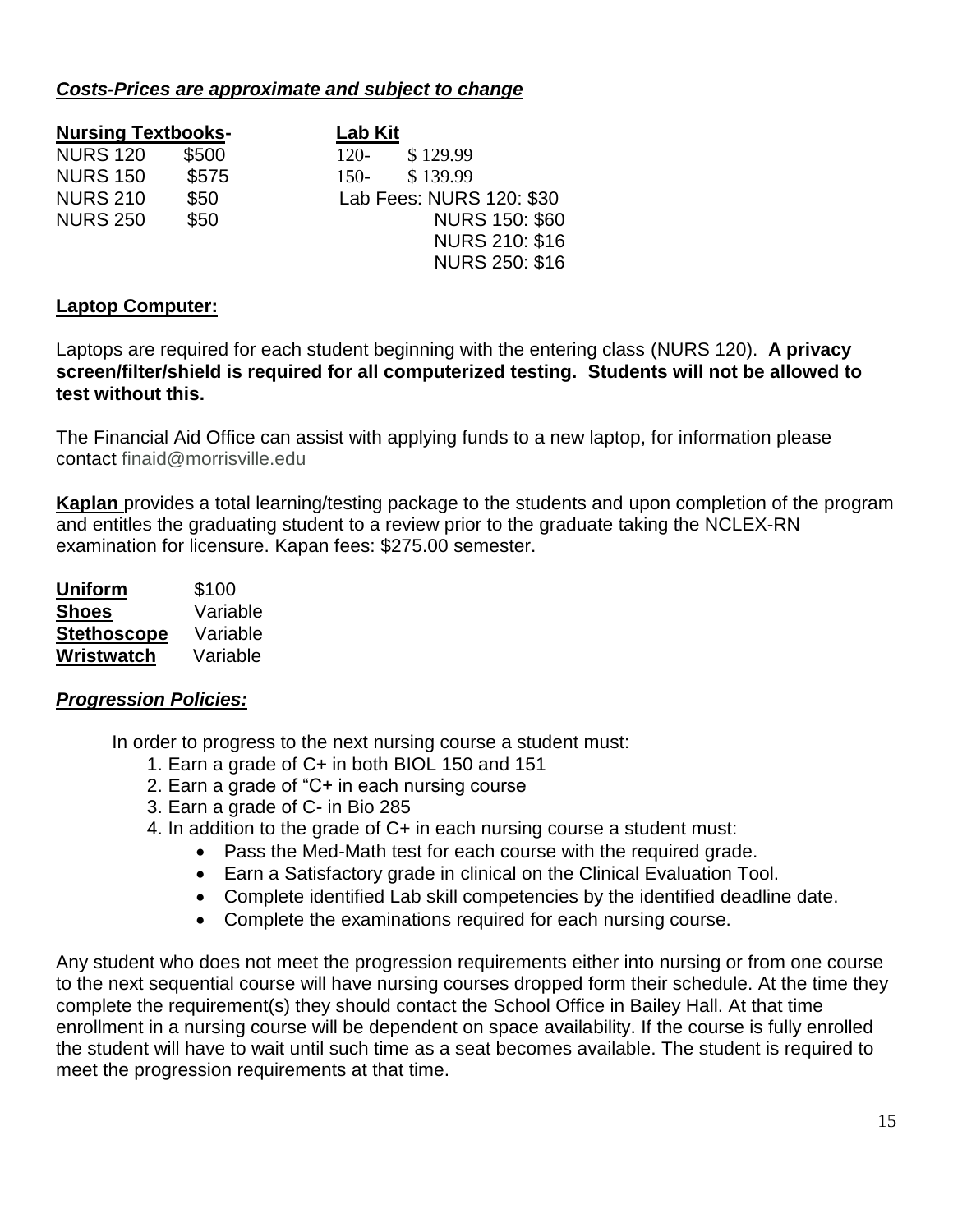# **PROGRESSION and RE-ADMISSION POLICY FOR NURSING**

Progression refers to the sequential enrollment and continuation in required courses in the nursing program.

Re-admission refers to students who have withdrawn from the nursing program and/or college and are requesting to re-enroll in the nursing program.

Core Nursing courses include: NURS 120, NURS 150, NURS 152, NURS 210, NURS 212, NURS 250, NURS 251, and NURS 252.

## **Progression:**

A final course grade of a C+ (74.45) is required to progress to the next sequential nursing course. If a student drops or receives an unsuccessful grade in a required course, the following will apply (in addition to campus admission policies):

- Students enrolled in the nursing program may repeat a required core nursing course once (1) time) only. A subsequent unsuccessful grade of a core nursing course will result in program dismissal and prevent future re-admission to the nursing program.
- If a student is unsuccessful in the same course twice, they are dismissed from the program.
- The most recent grade for nursing coursework will stand. For example, if the student is successful in NURS 120, has to re-take the course after a leave of absence and does not pass, they are considered to not have passed NURS 120.
- Students may attend the nursing program at either the Morrisville or Norwich campus, dependent upon course and space availability.

## **Re-Admission to the Nursing Program:**

## *Repeating Students*

If a student is unsuccessful in a core nursing course, they may attend the course when offered the following academic year providing there are seats available. If students do not attend at this time, they must re-enter the program from the beginning. Repeating NURS 120 students will be ranked with the admitting class. The previously unsuccessful nursing course grade will not be calculated into the GPA for ranking purposes.

## *Returning Students*

Should a Morrisville nursing student be successful in a core nursing course and miss the following two consecutive semesters they must reapply to the program. If there are seats available and they are accepted, it will be on a conditional basis providing they demonstrate they are ready to progress to the next nursing course.

To demonstrate readiness to progress, there will be a readiness evaluation session scheduled in May (for fall registration) and September (for spring registration). Students seeking readmission after missing two consecutive semesters must attend the appropriate session for evaluation of nursing and clinical reasoning skills.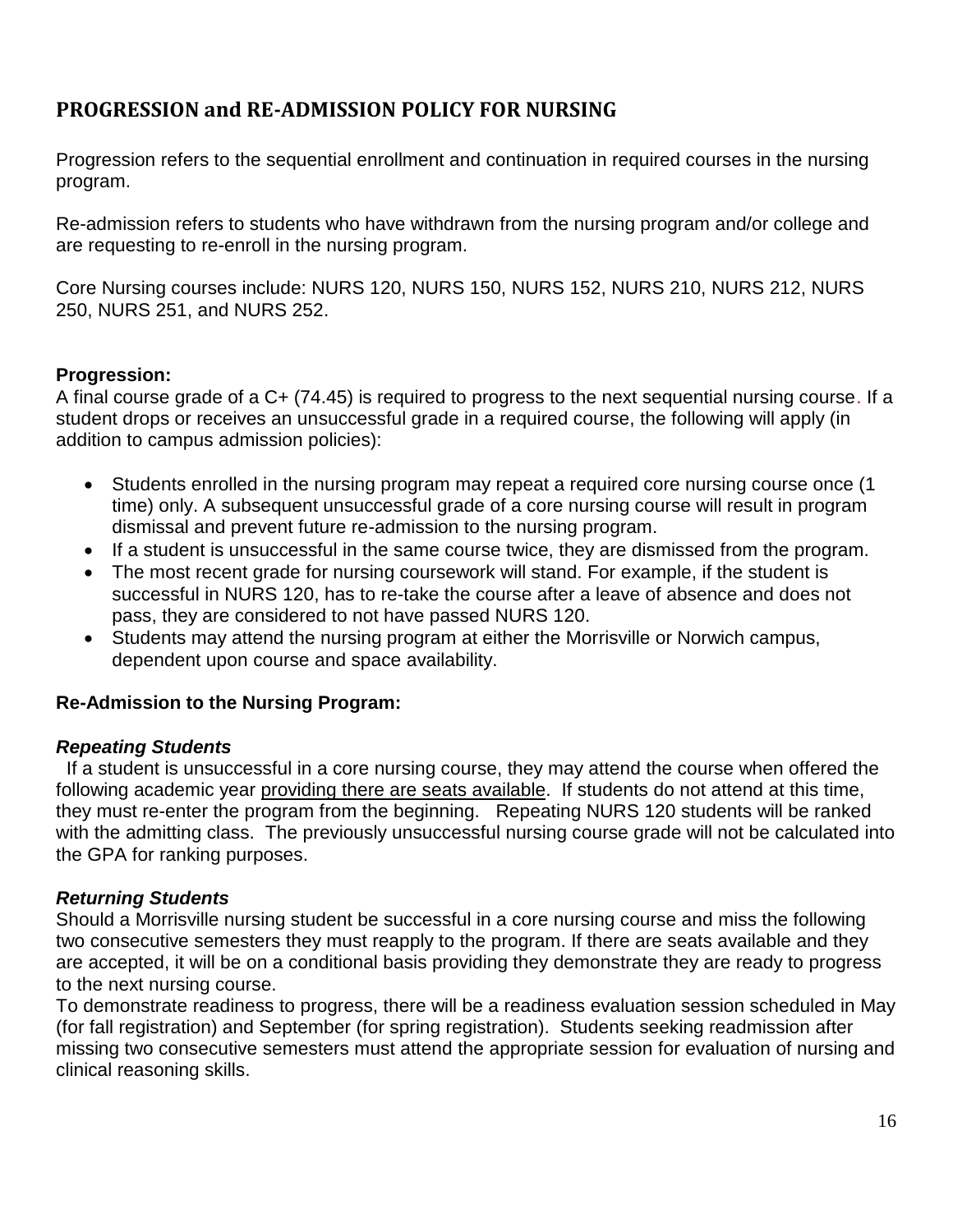All transfer nursing students seeking admission to the Morrisville nursing program must also attend and be successful in the scheduled evaluation times. Transfer nursing students will not be accepted above the NURS 150 course level.

Students that have been out of the program for more than two semesters must re-enter the program from the beginning.

# **TEAS:**

A student who is seeking re-admission and who has never taken the TEAS Pre-Admission test is required to earn a composite score of **62** to be considered for re-admission.

#### *Time Management*

This section is included on the advice of students based on their experiences:

- Time management-planning your daily/weekly schedule -while taking into account your work or home obligations is crucial to meeting your educational and career goals. Be advised that in addition to classes and scheduled laboratories and clinical experiences (including the time spent traveling to and from clinical sites) there is time you will need to devote to practice in the labs.
- In addition, you need to plan study time into your schedule-about three (3) hours for every credit hour on your schedule is the "general rule".

#### STATE UNIVERSITY OF NEW YORK COLLEGE OF AGRICULTURE AND TECHNOLOGY AT MORRISVILLE

# HEPATITIS B VACCINE POLICY STATEMENT

It is recommended that all nursing students entering the nursing program receive the Hepatitis B Vaccine.

Nurses are at risk for contracting Hepatitis B. Any member of the health care team who comes in contact with blood, body fluids or tissues has an increased chance of developing this type of viral hepatitis and should consider being immunized with Hepatitis B vaccine. The Hepatitis B Vaccine is a safe and effective method of preventing Hepatitis B infection.

There is no contraindication to the Hepatitis B vaccine EXCEPT a yeast allergy.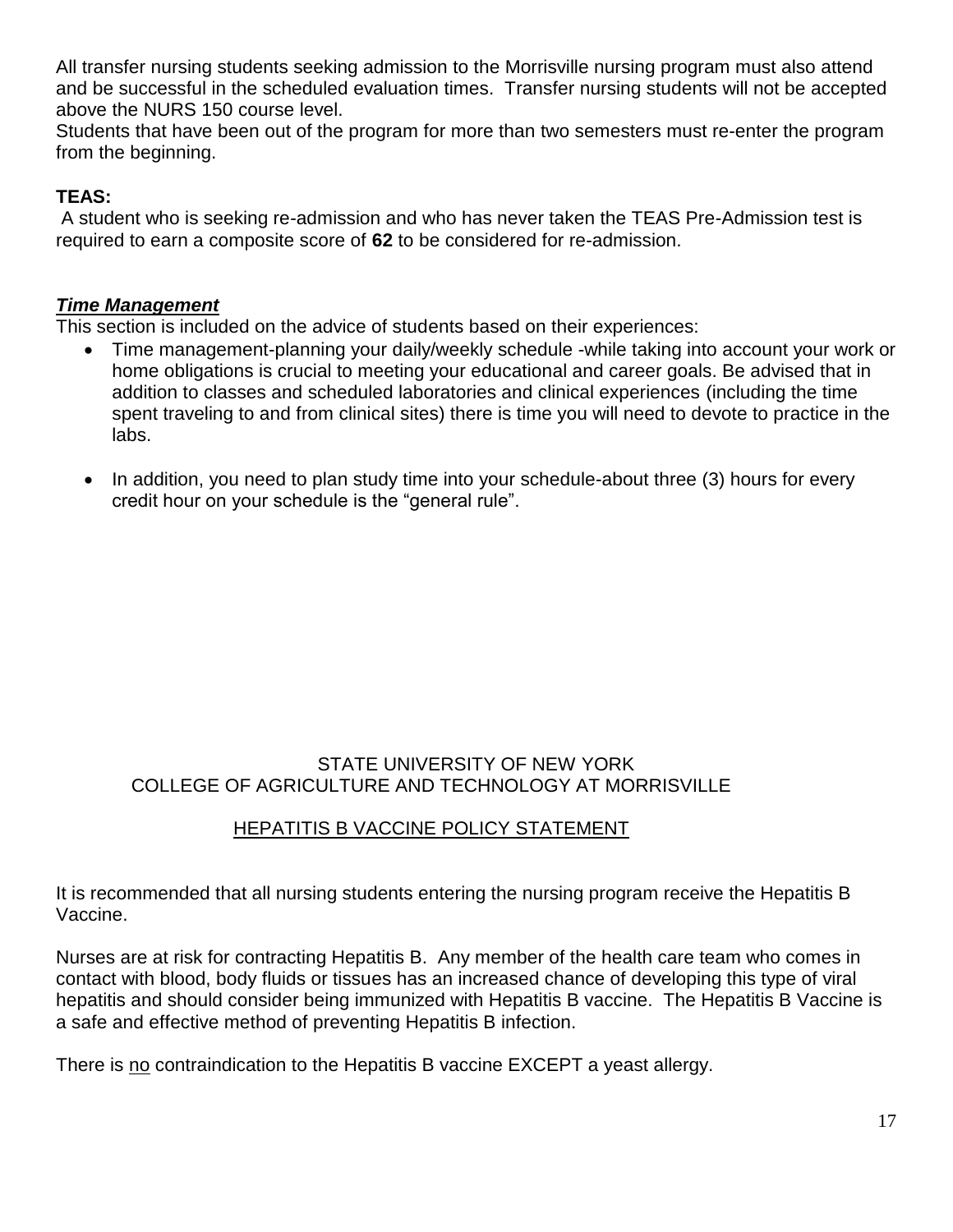The vaccine is a series of three shots. The second dose is due 30 days after the first and the third dose is due 6 months after the 1st vaccine.

The student must have a physical form on file.

I have read the Hepatitis B Policy Statement and:

- I refuse to receive the Hepatitis B vaccine and absolve this college from any liability as a result of this decision.
- I am currently receiving the vaccine.
- I have received the series of three injections. (dates must be included on

physical form)

NAME \_\_\_\_\_\_\_\_\_\_\_\_\_\_\_\_\_\_\_\_\_\_\_\_\_\_\_\_\_\_\_

 $\mathsf{DATE}$   $\qquad \qquad \blacksquare$